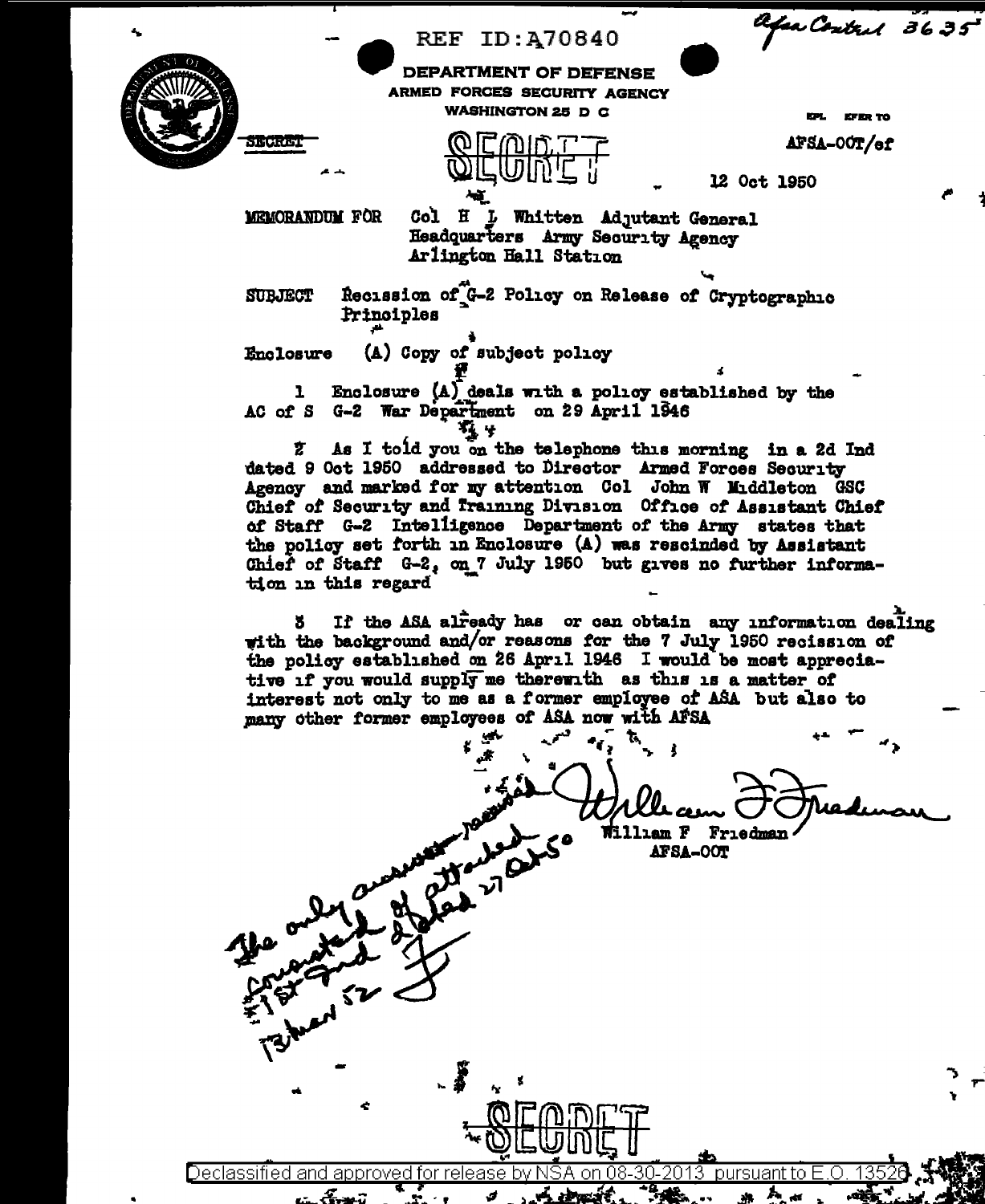**REF ID:A70840** 



",.

COPY

29 April 1946

MEMORANDUM FOR THE CHIEF, ARMY SECURITY AGENCY •

SUBJECT: Release of Cryptographic Principles.

1. The following policy is announced to be effective ammediately.

a. Cryptographic principles or devices developed by officers, enlisted men. or civilians employed in any War Department Agency. or patents or patent applications on suoh principles or devices which are owned by. assigned to. or licensed for use of the War Department will not be released for use of foreign governments or for foreign or domestic commercial or private use until such time as necessary information is available and a procedure established in the Army Security Agency whereby information which is cryptographed by means of such principles or devices can be cryptanalyzed and read under any and all circumstances.

b. Where it is in the interest of the Government of the United States that an employee have no patent rights in cryptographic principles or devices to dispose of. and for the Government to own the entire interest for security reasons throughout any foreseeable future; and where discovery or invention or cryptographic principles or devices has been made by a civilian employee and does not relate to a matter as to which the employee was specifically directed to experiment with a view to suggesting improvements nor was produced as a result 0£ any specific employment or contract to invent a specific device or article, and where an application for patent on such principles or devices has been filed with an assigmnent-in-trust to the Government for the purpose of maintaining such application in secrecy, the Military Intelligence Division will support, subject to the availability of appropriations, any reasonable request tor purchase of all commercially exploitable reversionary rights of the inventor in the patent application.

> /s/ CARTER W. CLARKE Colonel. GSC Acting Deputy, A. C. of S., G-2  $\bigcirc$ ျှောက်ကျ